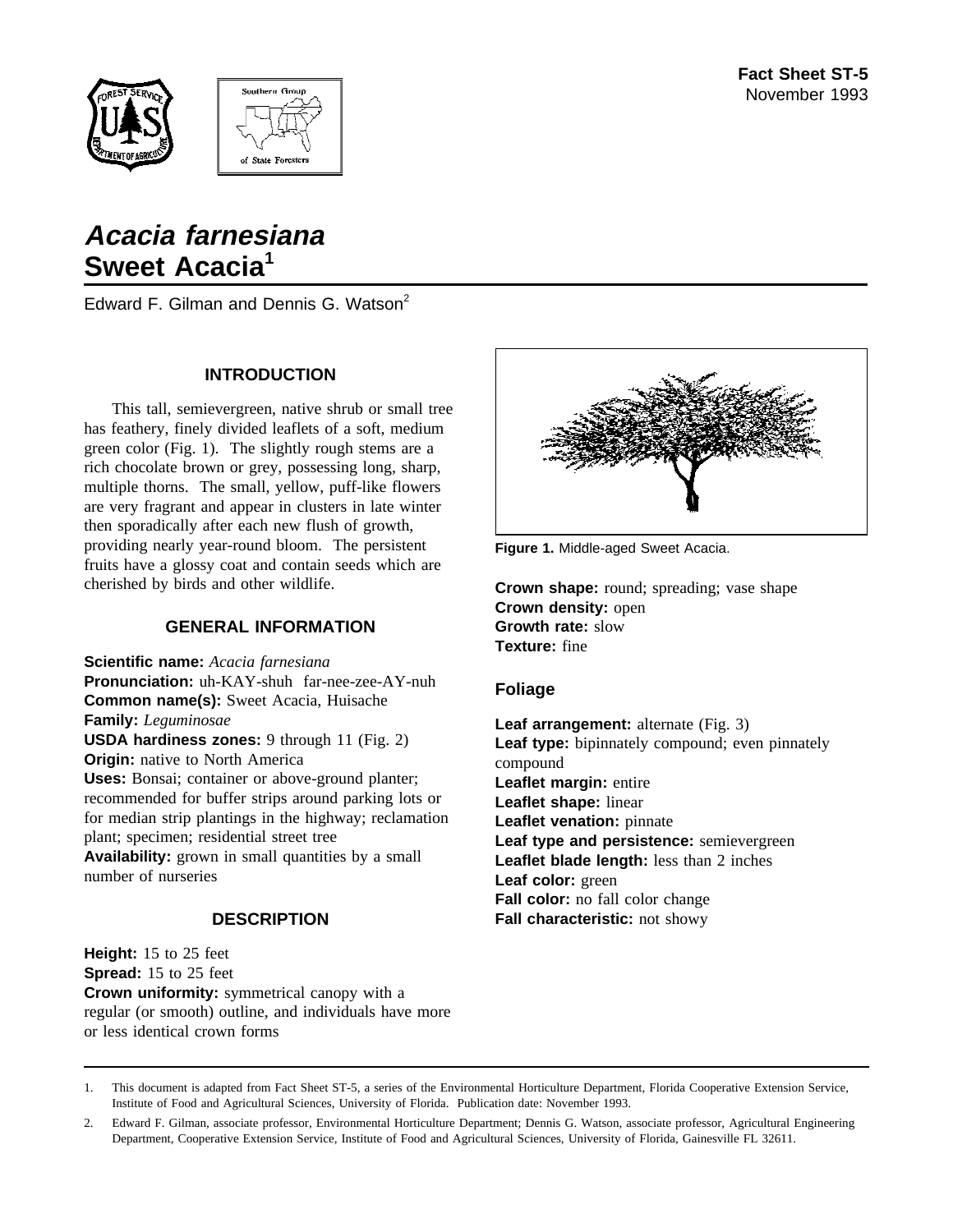

**Figure 2.** Shaded area represents potential planting range.

# **Flower**

**Flower color:** yellow **Flower characteristics:** pleasant fragrance; very showy; year round flowering

# **Fruit**

**Fruit shape:** elongated; pod **Fruit length:** 3 to 6 inches Fruit covering: dry or hard **Fruit color:** brown; green **Fruit characteristics:** attracts birds; attracts squirrels and other mammals; no significant litter problem; persistent on the tree; showy

# **Trunk and Branches**

**Trunk/bark/branches:** droop as the tree grows, and will require pruning for vehicular or pedestrian clearance beneath the canopy; routinely grown with, or trainable to be grown with, multiple trunks; showy trunk; thorns are present on the trunk or branches **Pruning requirement:** requires pruning to develop strong structure **Breakage:** resistant

**Current year twig color:** brown **Current year twig thickness:** thin

#### **Culture**

**Light requirement:** tree grows in full sun **Soil tolerances:** clay; loam; sand; acidic; occasionally wet; alkaline; well-drained **Drought tolerance:** high **Aerosol salt tolerance:** moderate

#### **Other**

**Roots:** surface roots are usually not a problem **Winter interest:** no special winter interest **Outstanding tree:** not particularly outstanding **Invasive potential:** little, if any, potential at this time **Verticillium wilt susceptibility:** not known to be susceptible

**Pest resistance:** no pests are normally seen on the tree